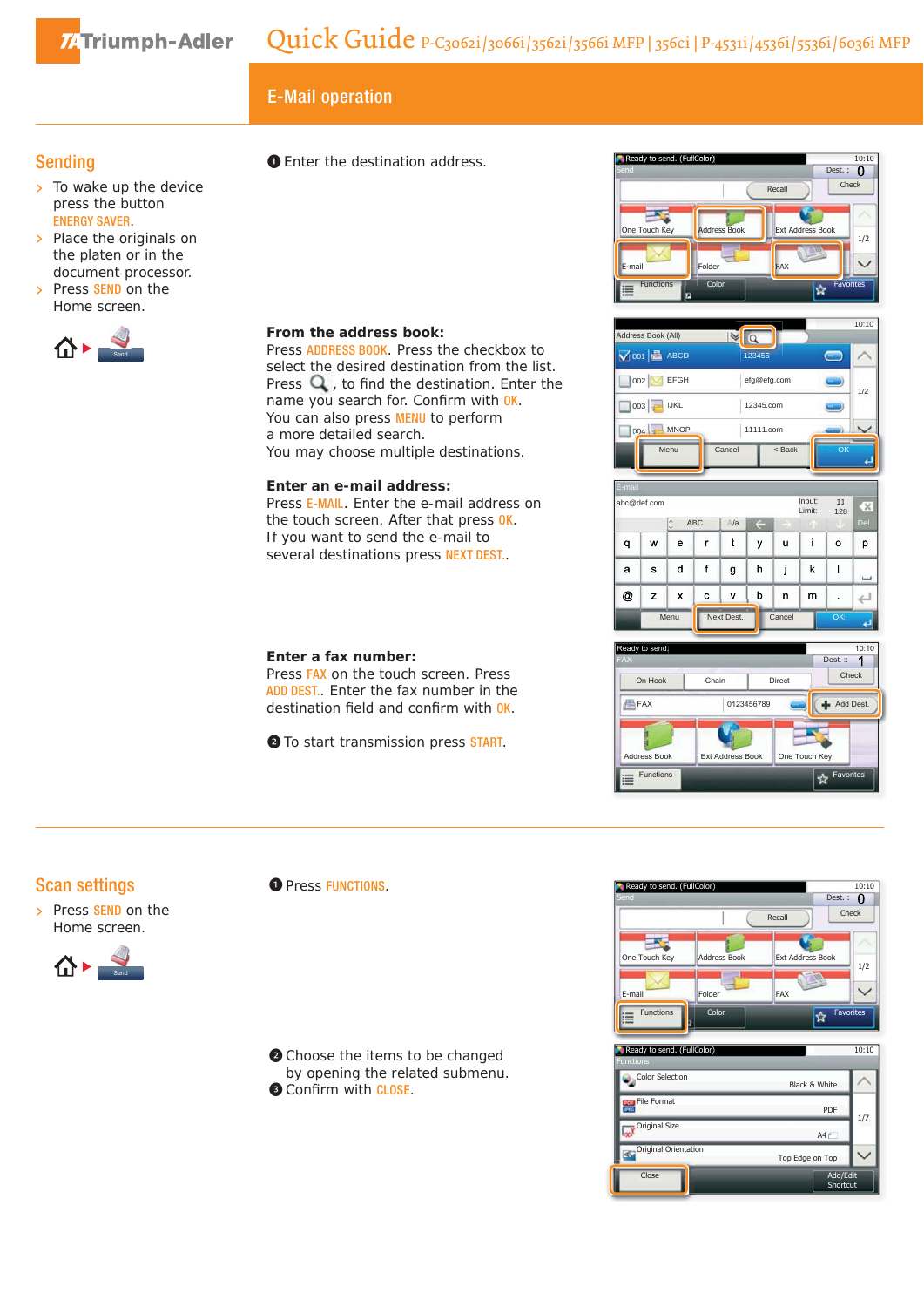

**O** Confirm the settings by pressing START.

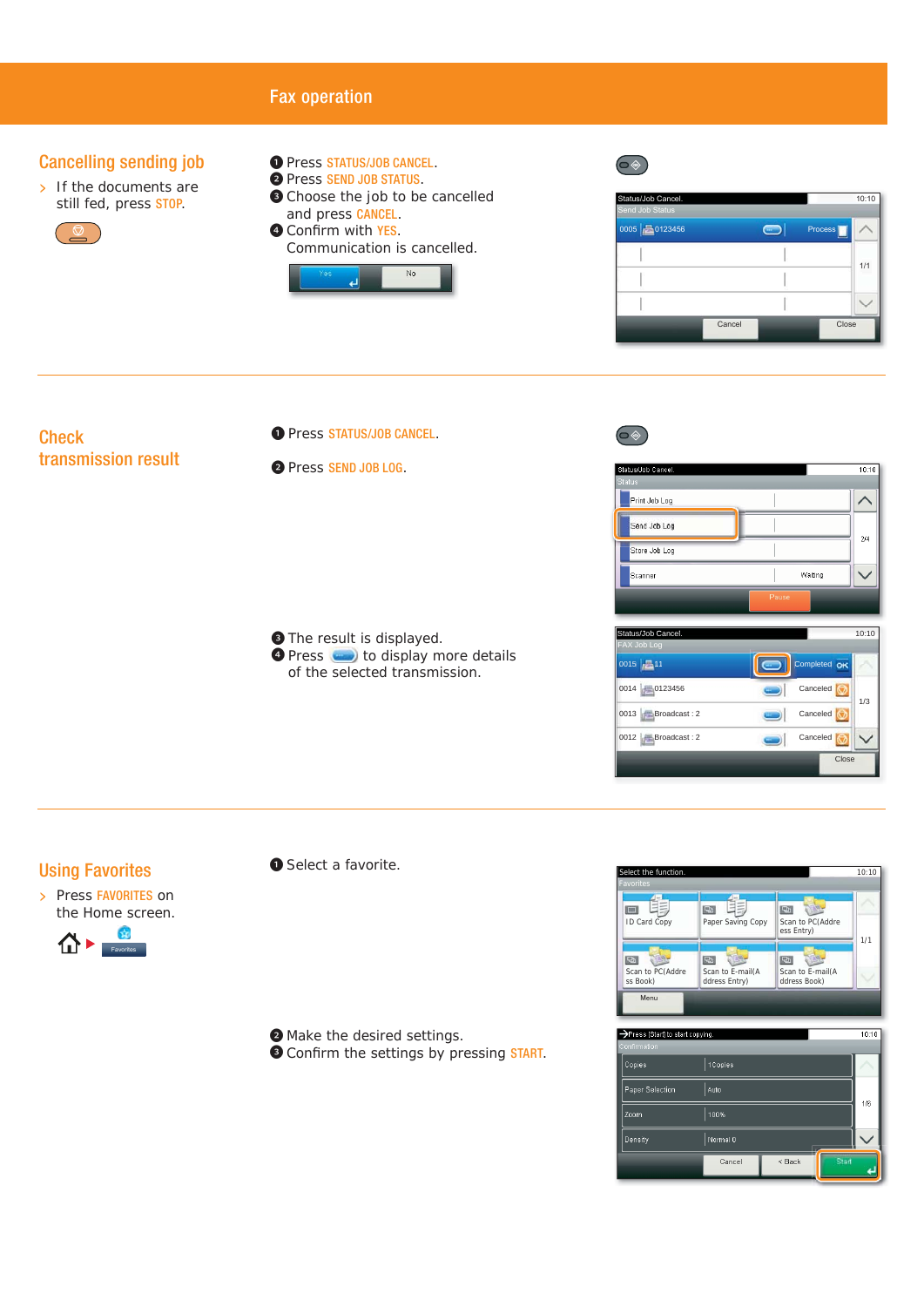